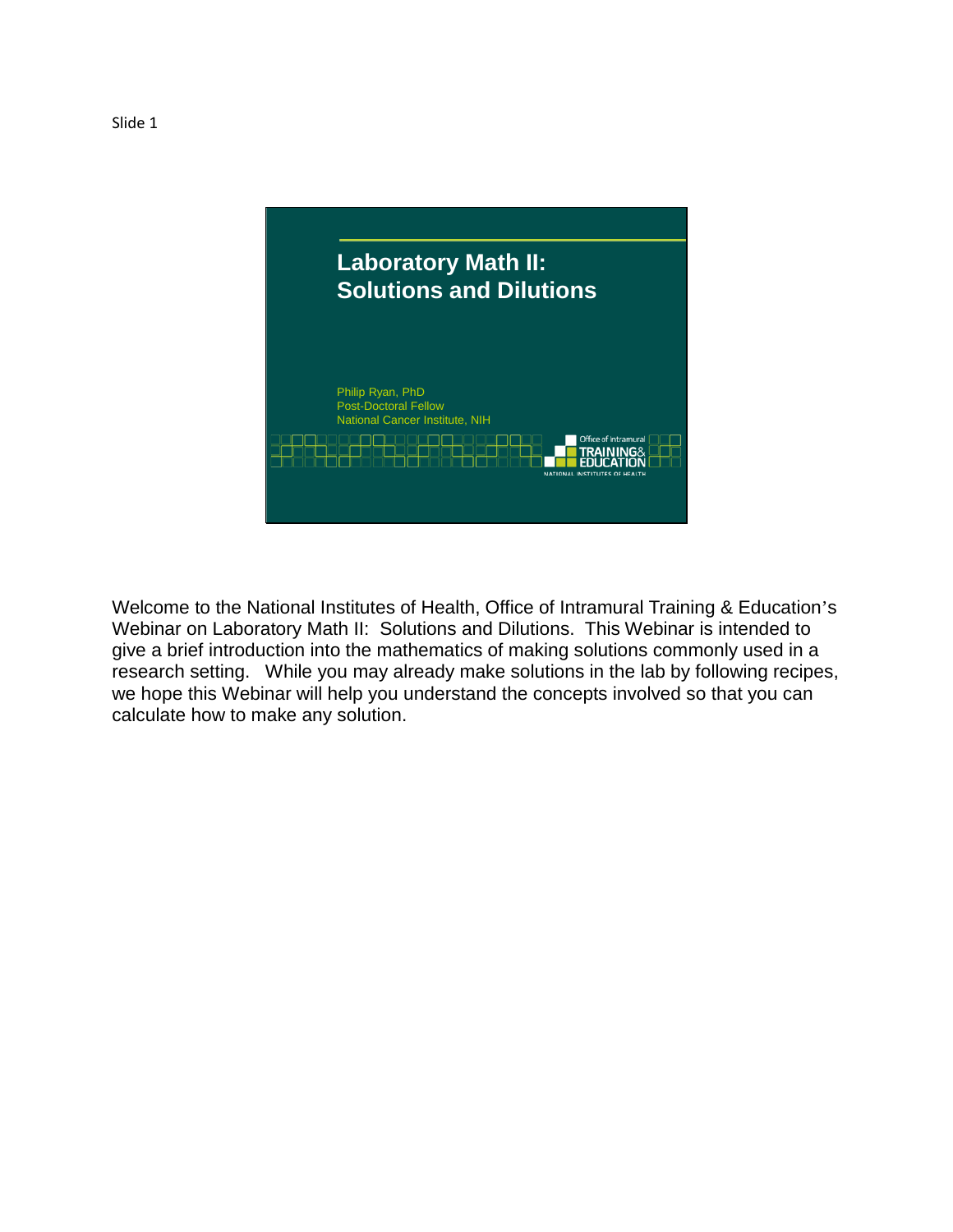

A textbook definition of a solution is a homogenous mixture of two or more substances. These mixtures can be in any form of matter, however for this Webinar we are going to focus exclusively on liquid solutions.

In a laboratory setting, solutions are an essential part of research. There is a reason that bench research is often referred to as "wet" research. Most biochemical reactions occur in liquid solutions. This should help explain why dehydration is such a life threatening ailment! Without water, the body is unable to perform many of the biochemical functions necessary to survive.

In the laboratory, solutions are everywhere. Buffers, reaction mixtures, cell culture media, cell lysates, liquid acids and bases are all examples of solutions commonly used in the lab.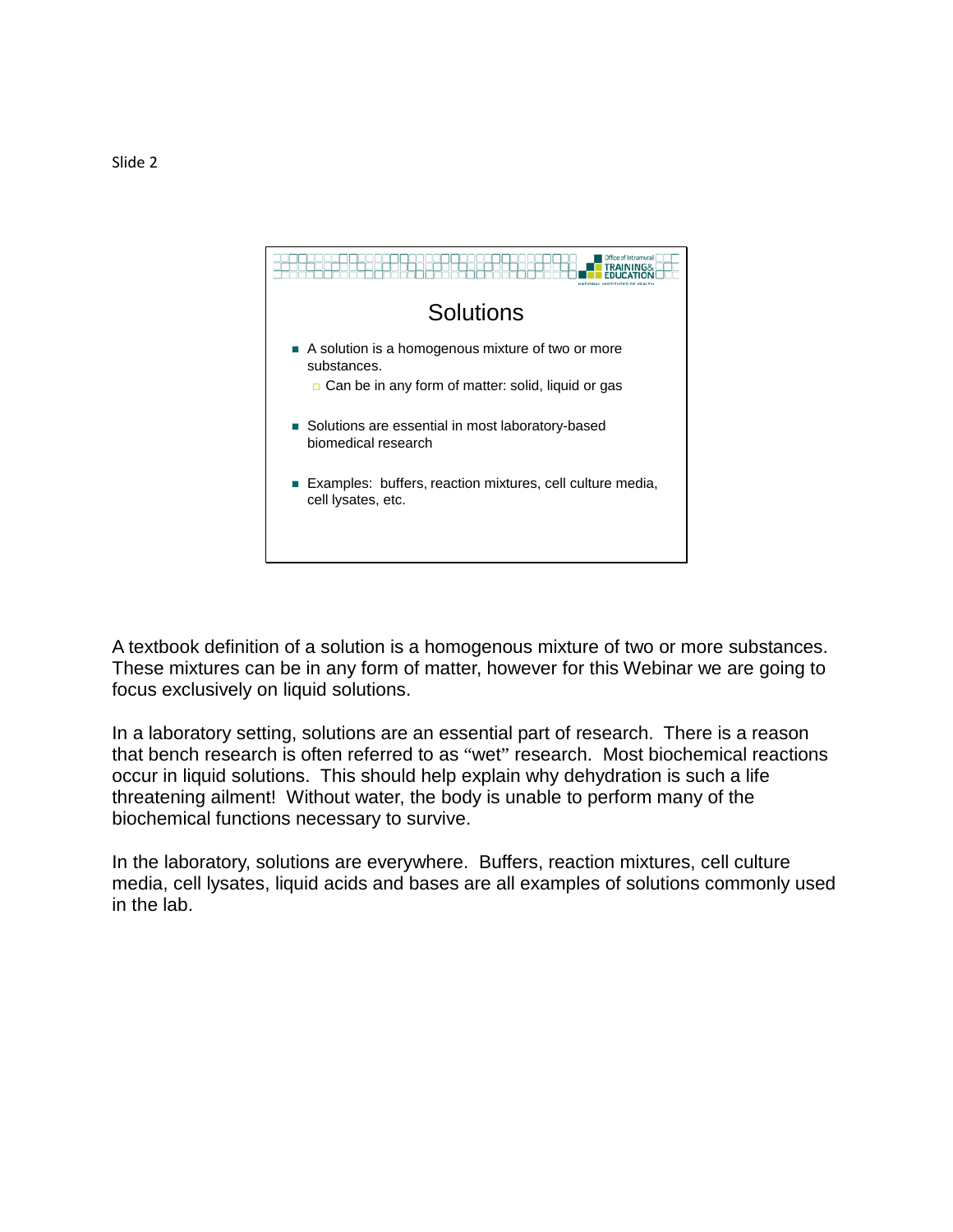

We talk about solutions in terms of concentrations, how much of each substance, or solute, the solution contains.

Concentration can be recorded and reported in many different ways depending on the solution, the scientist and what the solution is being used for. Let's review a few of the common ways of reporting concentration.

Molarity is used to report molecules of a substance per unit volume. Specifically, molarity is the number of moles of a substance per liter of the solution. It is reported in moles per liter or with a capital M for molar.

Mass per unit volume is often used to report the concentration of proteins and other complex substances with molarities that are not easily determined. So, the concentration of a complex solution of proteins often is reported as grams per liter.

Normality is like molarity, but is used for ionic solutions to more accurately represent their ionic strength. A single molecule of an ionic compound may (when in solution) separate into individual charged particles. For example: NaCl in solution consists of positive charged sodium ions and negatively charged chloride ions. What is relevant is solute particles" per unit volume, or ions per volume. So, normality is the number of moles of active ions per liter in a solution. Acid and base concentrations are often expressed in normality.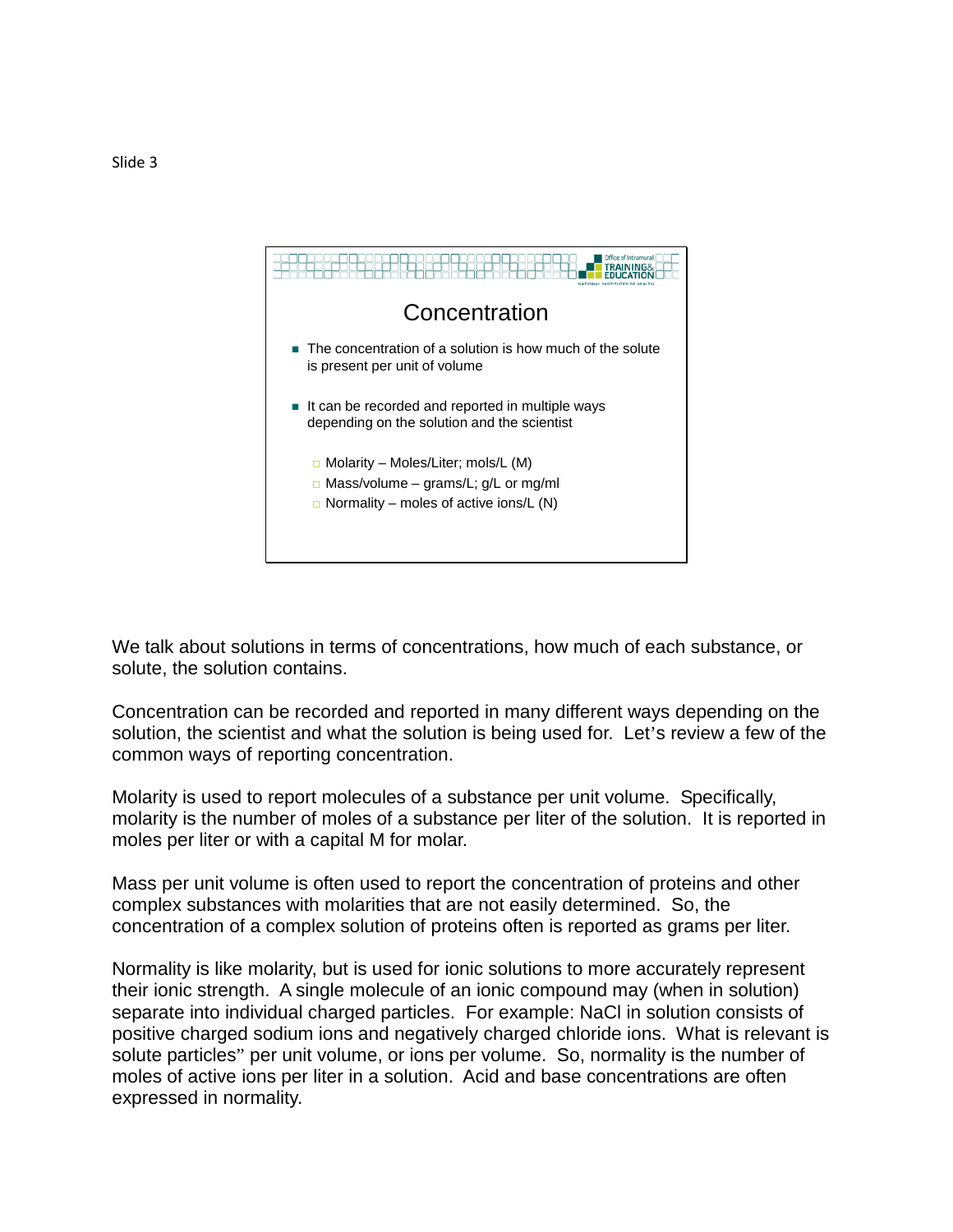

Before you can make a solution, you need to know a few things. In this case, we will be looking at how to make a solution from a solid substance or "solute" being dissolved in a liquid, or " solvent". To do this, you need to know: the desired concentration of the completed solution. That means, how much of your substance per unit volume do you want when you are finished making your solution? You will also need to know what units you will be reporting the concentration in. If you will be reporting in molarity or normality, you will need to know the molecular or formula weight of the substance. That is to say, you need to know how many grams of the substance are in a mole. You need this information because we cannot readily measure the number of moles of a substance, but we can measure the mass. So, we use the mass and the molecular weight to determine moles. The molecular weight is determined by the elemental composition of the compound and is usually listed on the container the solid solute is stored in.

You will also need to know the desired volume of the finished solution.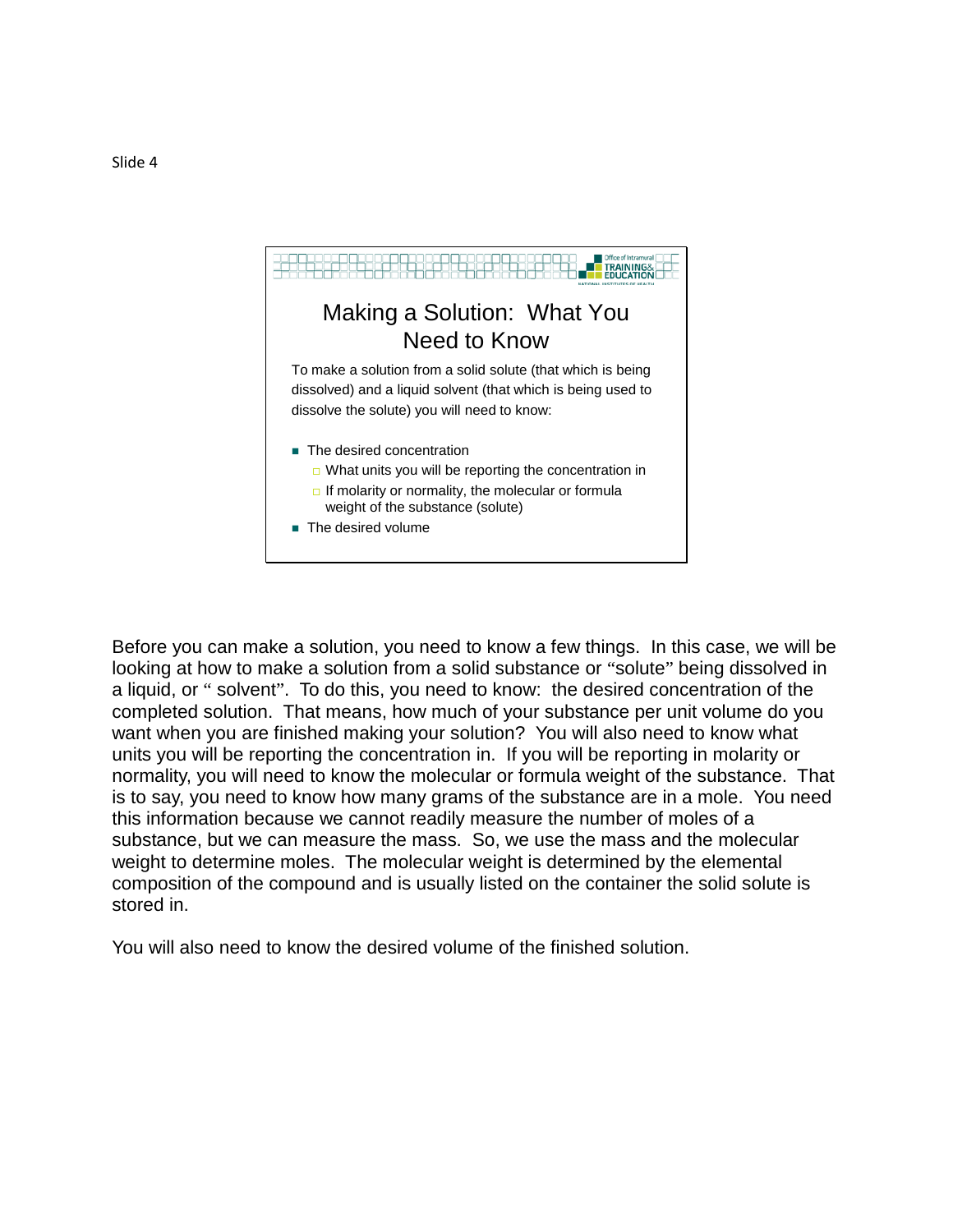



Let's take a look at a simple example. How would we make one liter of a five molar solution of a substance with a molecular weight of 75 grams per mole? The first thing to determine is: what don't we know? We know the volume, the molarity we want and the molecular weight. What we need to know is how many grams of the substance we need to measure out. So our approach is to first determine how many moles we need of the substance and then use the molecular weight to determine how many grams we need to weigh out.

It is important to note that concentration x volume (or CV) is equal to the total amount of substance. A five molar solution means we have five moles per liter. And we want a total of one liter. If we multiply five moles per liter times the total volume of one liter, we get our total number of moles needed for our solution, which is five.

To determine the number of grams we need, we multiply the number of moles by the molecular weight, which is grams per mole. We know that the molecular weight of our substance is 75 grams per mole and that we need 5 moles. So, we can multiply the five moles needed by 75 grams per mole and we can solve that we need 375 grams of the substance.

So, we can weigh out the 375 grams of the substance and then bring the volume to one 1 liter with solvent. It is important to note that you do NOT add one liter of solvent to the 375 grams of the substance. The dry substance has a volume as well, and if you add a liter of solvent, your total volume will be greater than one liter and your concentration will be wrong.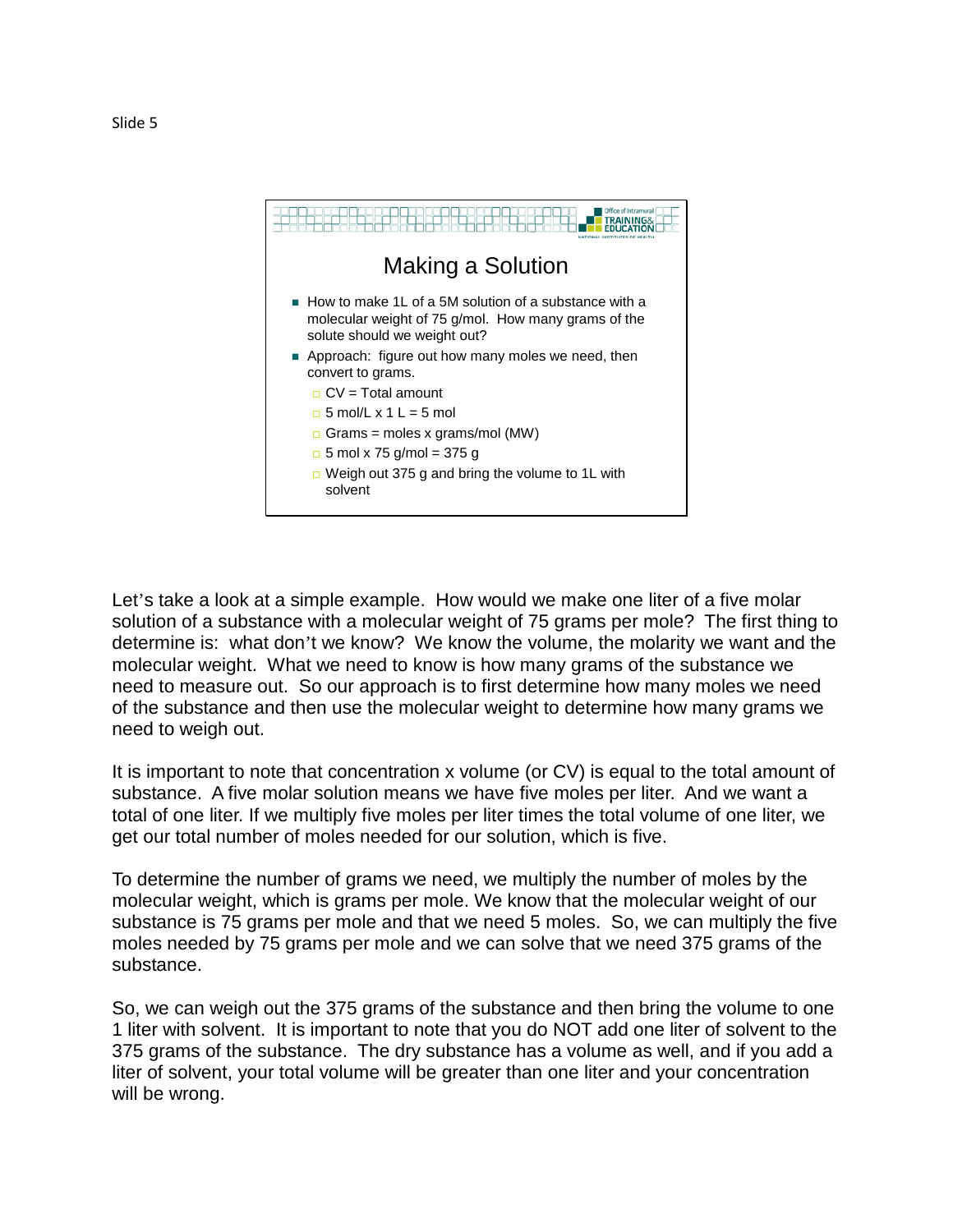

Solutions in a research setting often have more than just one solute component. Complex solutions are those that contain two or more chemical compounds in addition to the solvent. To make a complex solution with solid solutes, you treat each solute individually when determining the mass of that compound to add to the solution.

For example, to make a five liter solution of 50 millimolar NaCl and ten millimolar tris-HCl, you would first determine the mass of NaCl that you need. Then, you would determine the mass of Tris-HCl you need. You would weigh out both individually, add them to the desired container capable of holding 5 liters of liquid and then you would bring the solution to five liters of volume with water while mixing.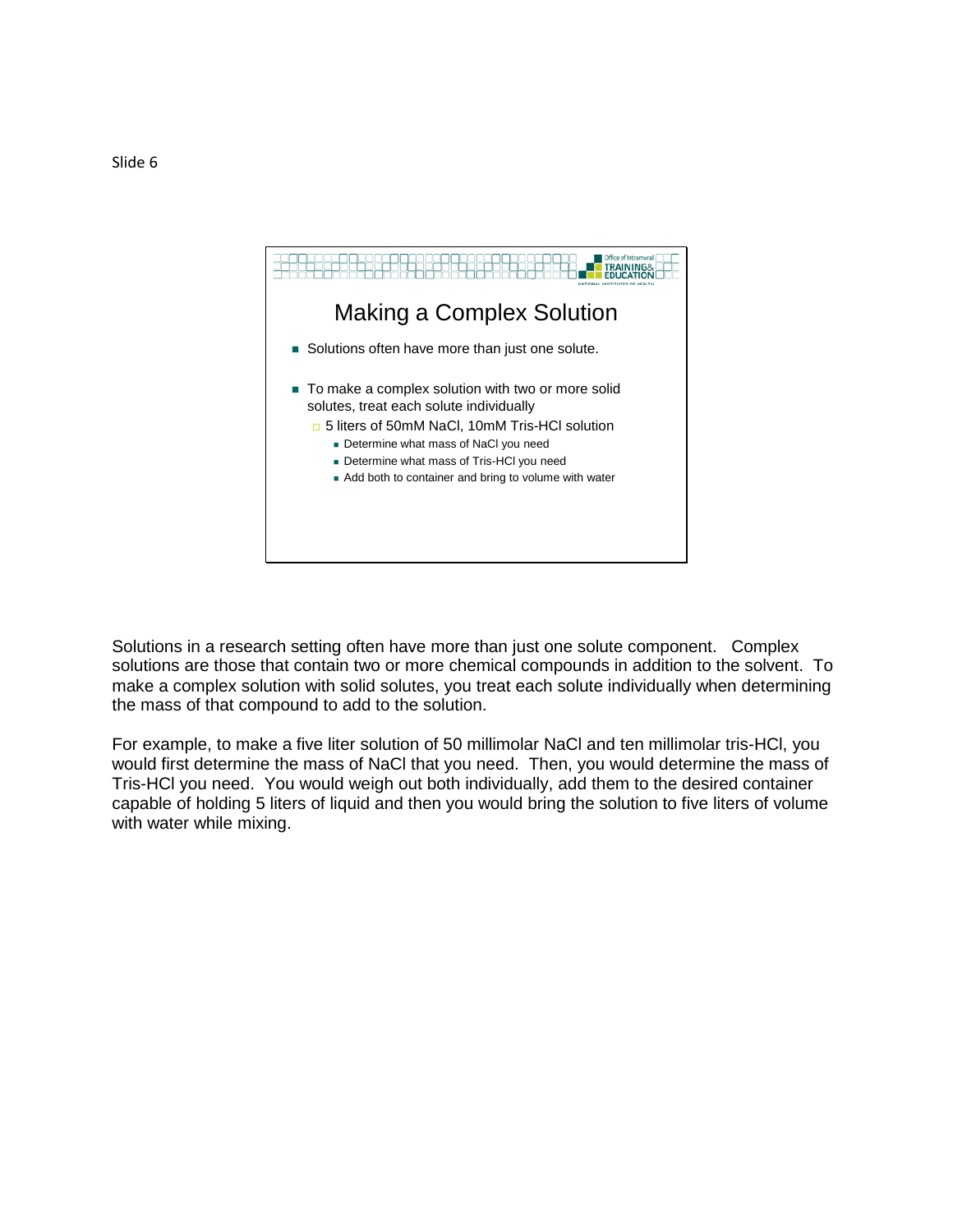

Let's go ahead and work out the arithmetic for this solution.

First, we need to determine the mass of NaCl that we will need. We know we need the final concentration to be fifty millimolar, which means we will need fifty millimoles of NaCl per liter of solution. Remember that  $CV =$  total amount. So, we multiply five liters by fifty millimole per liter. The liters cancel out and we now know that we need 250 millimoles of NaCl.

We also know that we can convert 250 millimoles into moles by dividing by ten to the negative three. This lets us know that we need two point five times ten to the negative one mols of NaCl. We can then multiply this by the molecular weight of NaCl, which is 58.44 grams per mole. The moles cancel out and we get 146.1 times ten to the negative one grams or 14.61 grams of NaCl.

Note that the significant digits will be determined by the scale you will use to weigh out the compounds.

Next you determine how much Tris-HCl you need. The molecular weight of Tris-HCl is 157.56 grams per mole. Can you work out how many grams we will need for five liters of a ten millimolar solution?

Again determine how much mass you need to weigh out by multiplying concentration by volume. In this case five liters times ten millimoles per liter. This will give you fifty millimoles or five times ten to the negative two moles. Then multiply that by the molecular weight of 157.56 grams per mole and you get seven point eight eight grams. Add that to a container and bring the volume to five liters with water.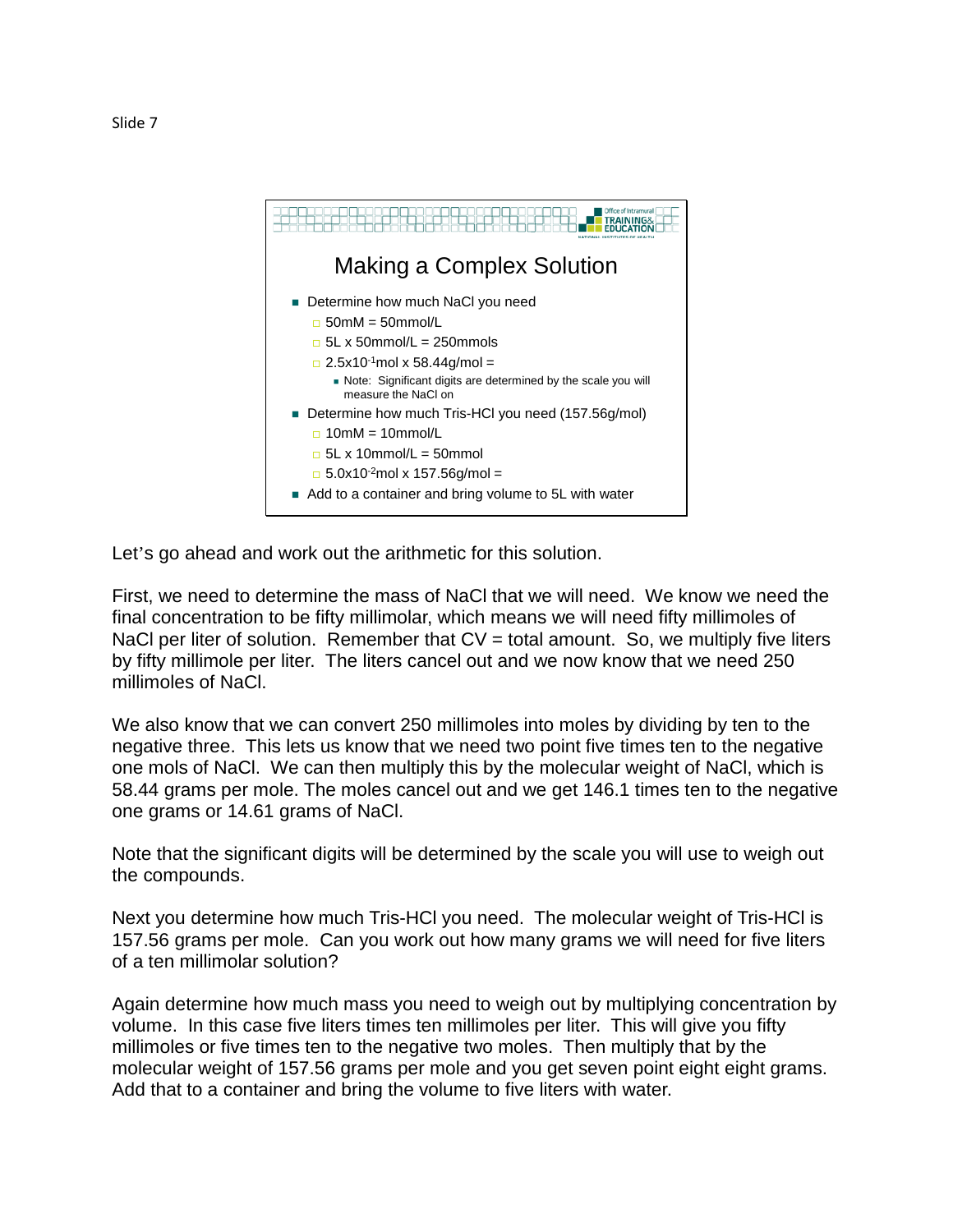

One of the benefits of working with liquid solutions is the ability to dilute them. Dilution is a technique that uses a solvent to increase the volume of a solution and thus decrease the concentration of that solution. It is a concept used in everyday life as well. If your coffee is too strong, you add water to dilute it and make it more palatable. Many people do this with their juice or other beverages. It can also happen inadvertently when your ice melts and makes your favorite carbonated soft drink taste less sugary.

In science diluting solutions has practical applications as well. Often times you will need a small volume of a low concentration solution. When you do the math you find that you need to weigh out microgram or nanogram amounts of the compound. For example, how much glucose would you need to make 50 milliliters of a one micromolar solution? The molecular weight of glucose is 180 grams per mole. Take a minute to work it out? (Pause) Did you come up with nine micrograms? Lab balances are not up to the task. So, you make a higher concentration solution, and then dilute it to the concentration you need.

The more concentrated solution is called a stock solution. You can then dilute the stock solution to the concentration you need, which is often referred to as a working concentration or final concentration.

Examples of stock solutions are a five molar solution of NaCl or two molar solution of Tris-HCl.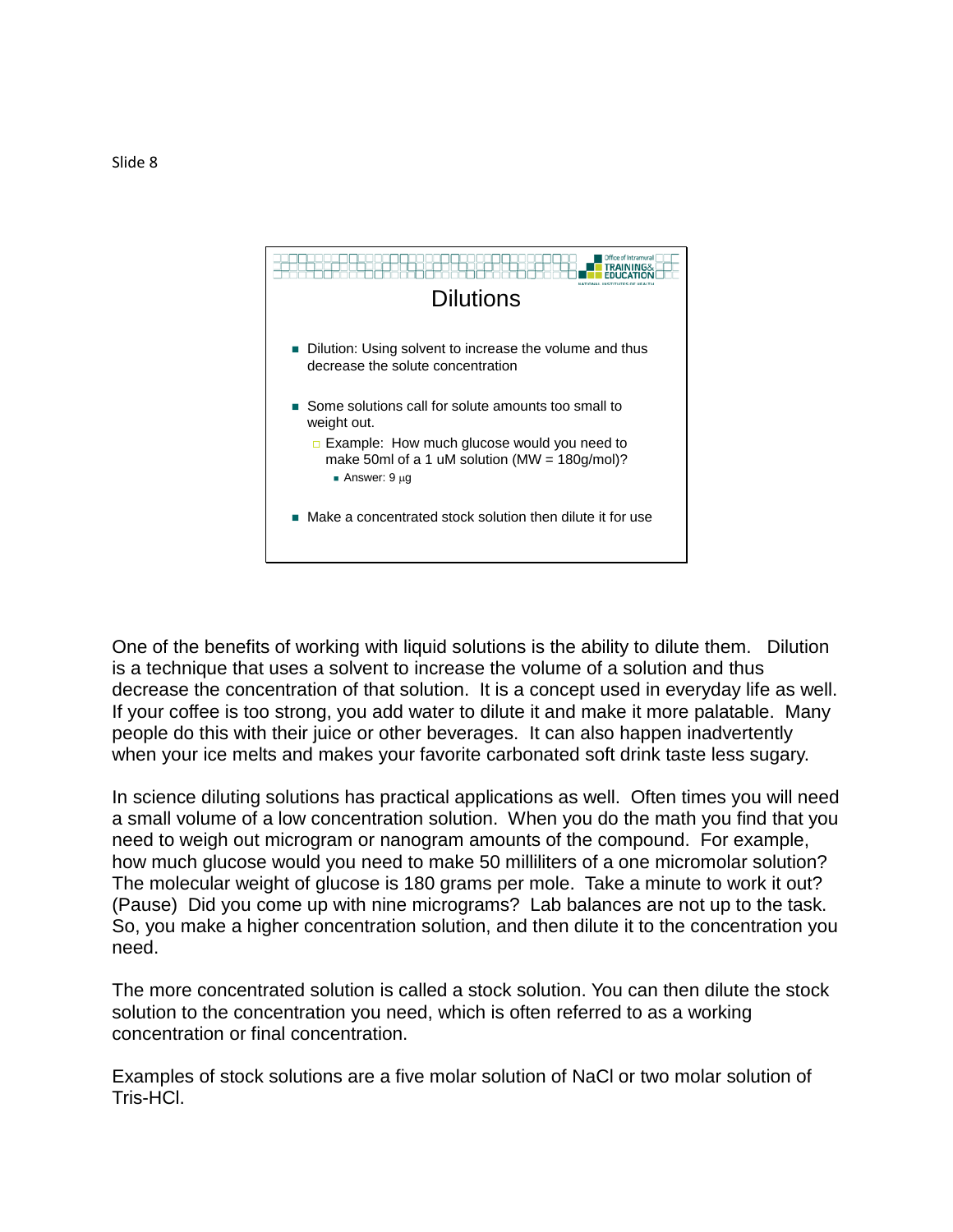

It is important to understand that when you are diluting a solution, you are not removing any of the solute. The total amount, or mass, of the solute does not change. If you have 50 milligrams of compound X in 100 milliliters and you dilute the whole thing to one liter, you now have a concentration that is one tenth what it was before. You still have 50 milligrams of compound X. It is just in a larger volume.

As you have worked out in a few previous examples, the concentration multiplied by the volume equals the total amount of the compound. Since the total amount doesn't change, it means that the initial concentration multiplied by the initial volume will equal the final concentration multiplied by the final volume. This gives rise to the equation,  $C_1V_1$  equals  $C_2V_2$ . You might also see this written  $C_iV_i$  equals  $C_fV_f$ , where I indicates initial and f stands for final.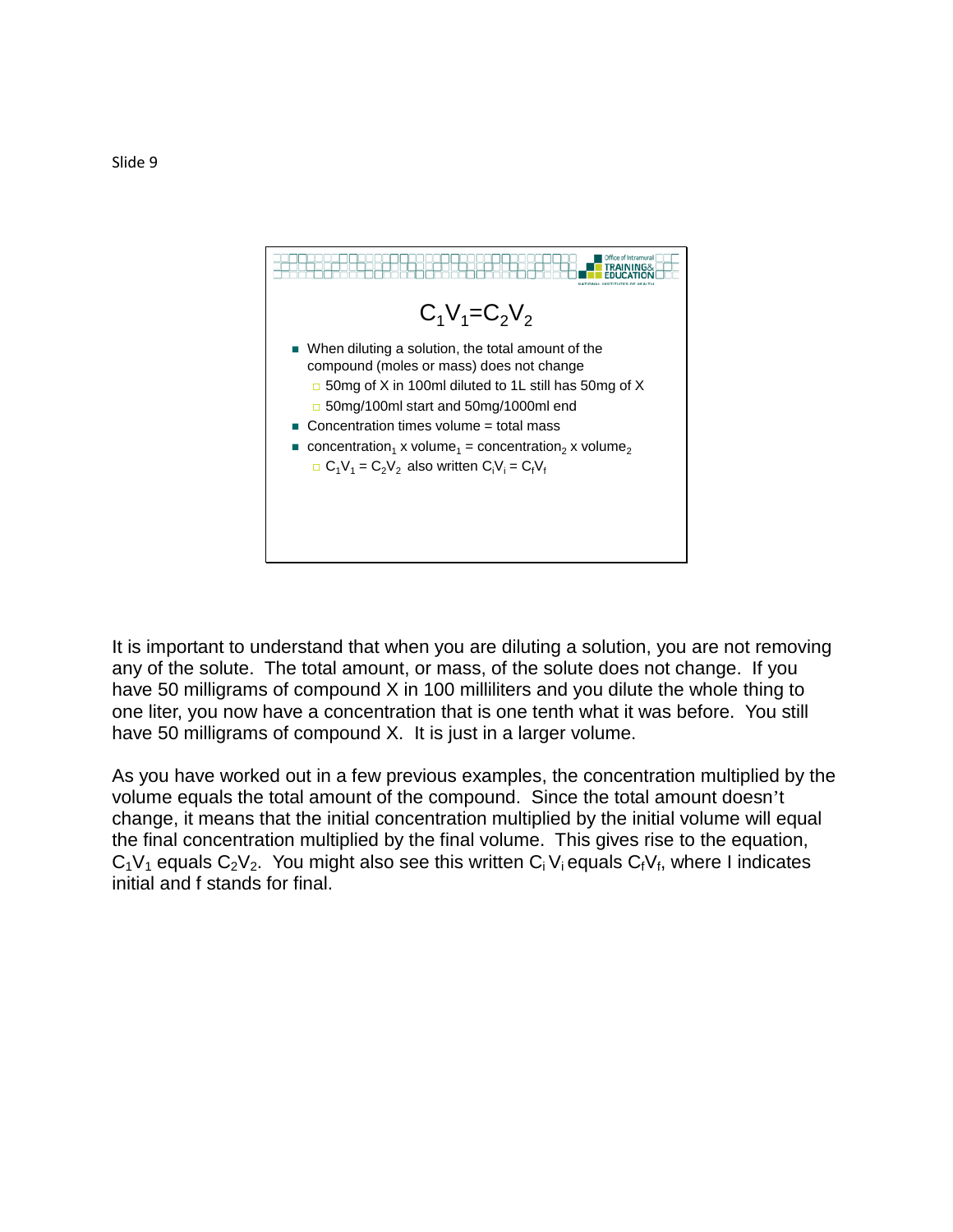

When making dilutions, you will know three of the four variables from the equation  $C_1V_1$ equals  $C_2V_2$ . You will know your initial concentration, or the concentration of the stock solution you are about to dilute. You will know the final concentration of the solution that you will want to be working with and you will know how much of that final solution you will want to be making up. What you will need to solve for, is how much of your initial stock solution will you need to add to the final solution to get the desired concentration.

To do this, you can just divide both sides of the equation by your initial concentration  $(C_1)$ . This yields the result that  $V_1$  equals  $C_2$  times  $V_2$  divided by  $C_1$ .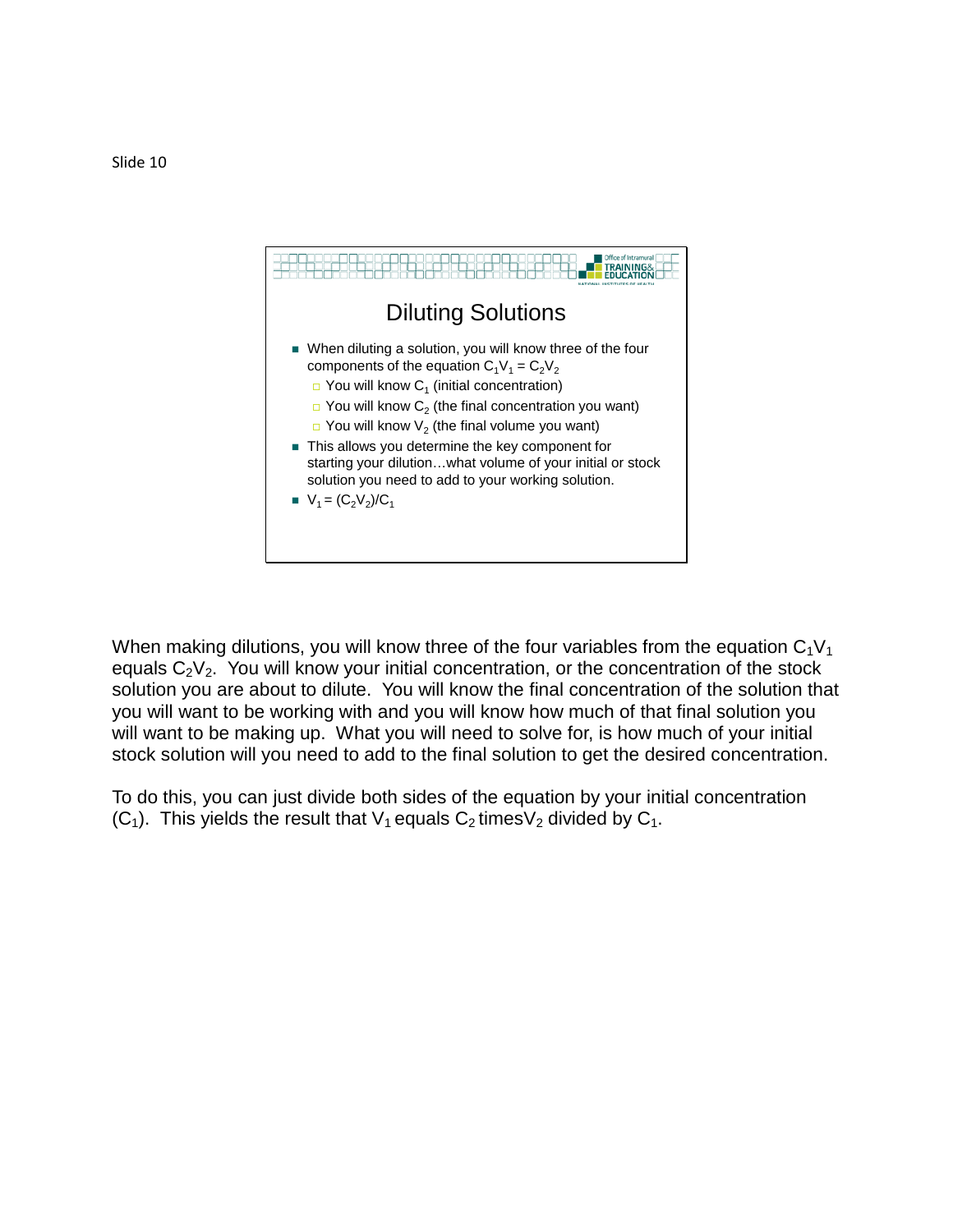

Let's work through an example of this together.

I mentioned in a previous slide that a common stock solution in a lab is 5 molar NaCl. This would be our initial concentration.

If we want 100 milliliters of 0.5 molar NaCl, 100 milliliters is our final volume and 0.5 molar is our final concentration. We can plug these values into the equation  $C_1V_1$ equals  $C_2V_2$ , and solve for  $V_1$  by dividing both sides by 5 molar.

The molar will cancel out and we will get 50milliliters divided by 5 which means our initial volume is 10 milliliters.

This means that you add 10 milliliters of the 5M NaCl stock solution to a container and then bring the volume to 100 milliliters with water.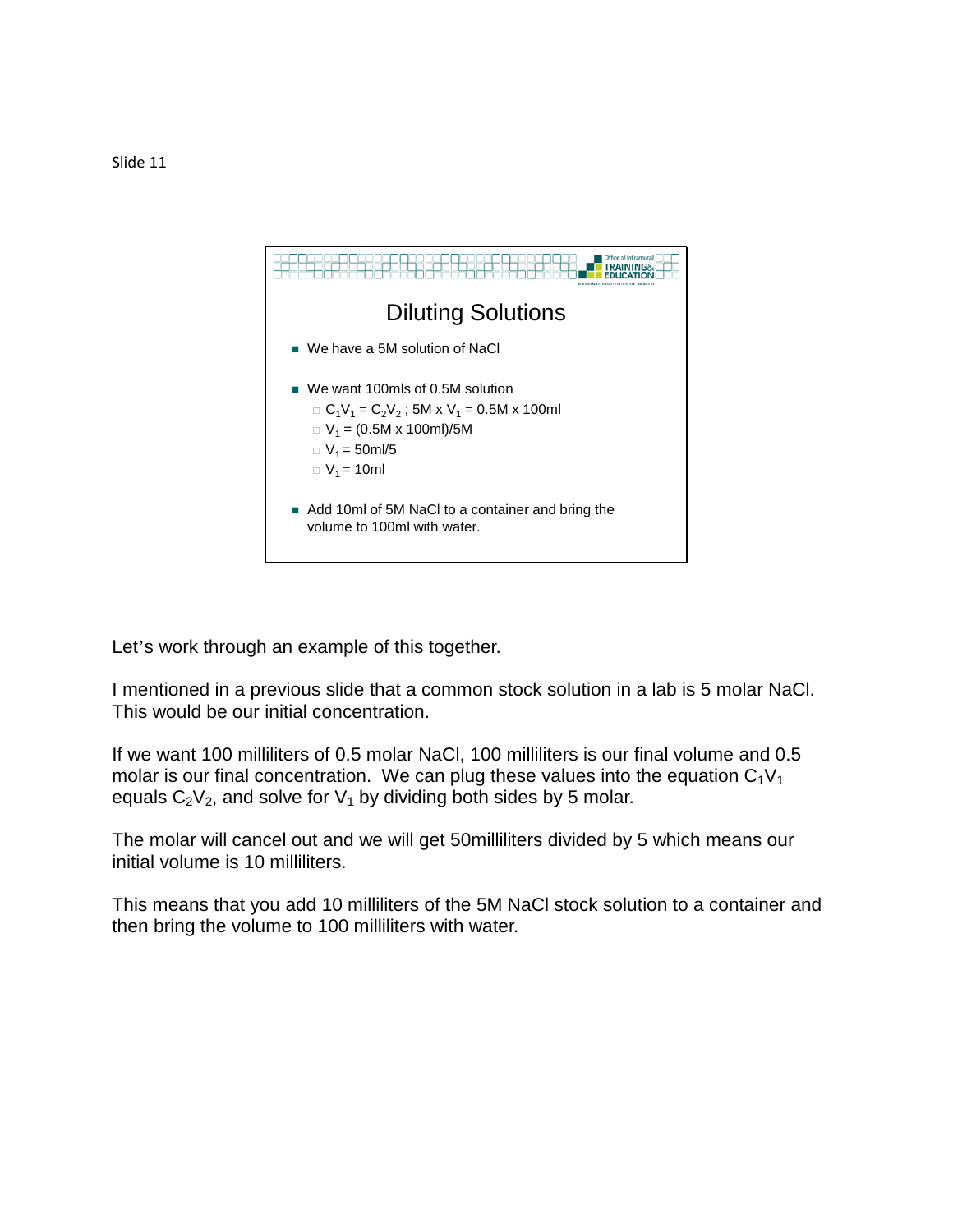



Just like with solid solutes, we can make complex solutions from multiple liquid stock solutions for different compounds. To do this, we treat each dilution individually to determine the volume we need of each stock solution. Then we combine them all and bring the result to the appropriate final volume.

Let's look at an example. What we want is a working solution of 250 milliliters that is zero point one molar NaCl and zero point five molar Tris-HCl.

What we have is a five molar NaCl solution and a one molar Tris-HCl solution. We know that  $V_1$  is equal to  $C_2$  multiplied by  $V_2$  and divided by  $C_1$ .

So, we start with NaCl and plug in our values to see that  $V_1$  is equal to zero point one molar times 250 milliliters divided by five molar. The molars cancel out and we solve that we need five milliliters of our five molar stock NaCl solution.

OK, now you work out how much Tris-HCl we need.

Again, we plug in the values for Tris Hcl that we know. Zero point five molar for  $C_2$ , 250 milliliter for  $V_2$  and one molar for  $C_1$ . The molars cancel out and we solve that we need 125 ml of one molar Tris-HCl.

So, we add the five milliliters of NaCl and 125 milliliters of Tris-Hcl and then bring the volume up to 250 milliliters with water.

Note: IF we needed a much larger concentration of Tris or had to add aliquots of several other sotlutions, this might not work. We would need more concentrated stocks or to add some solutes as solids.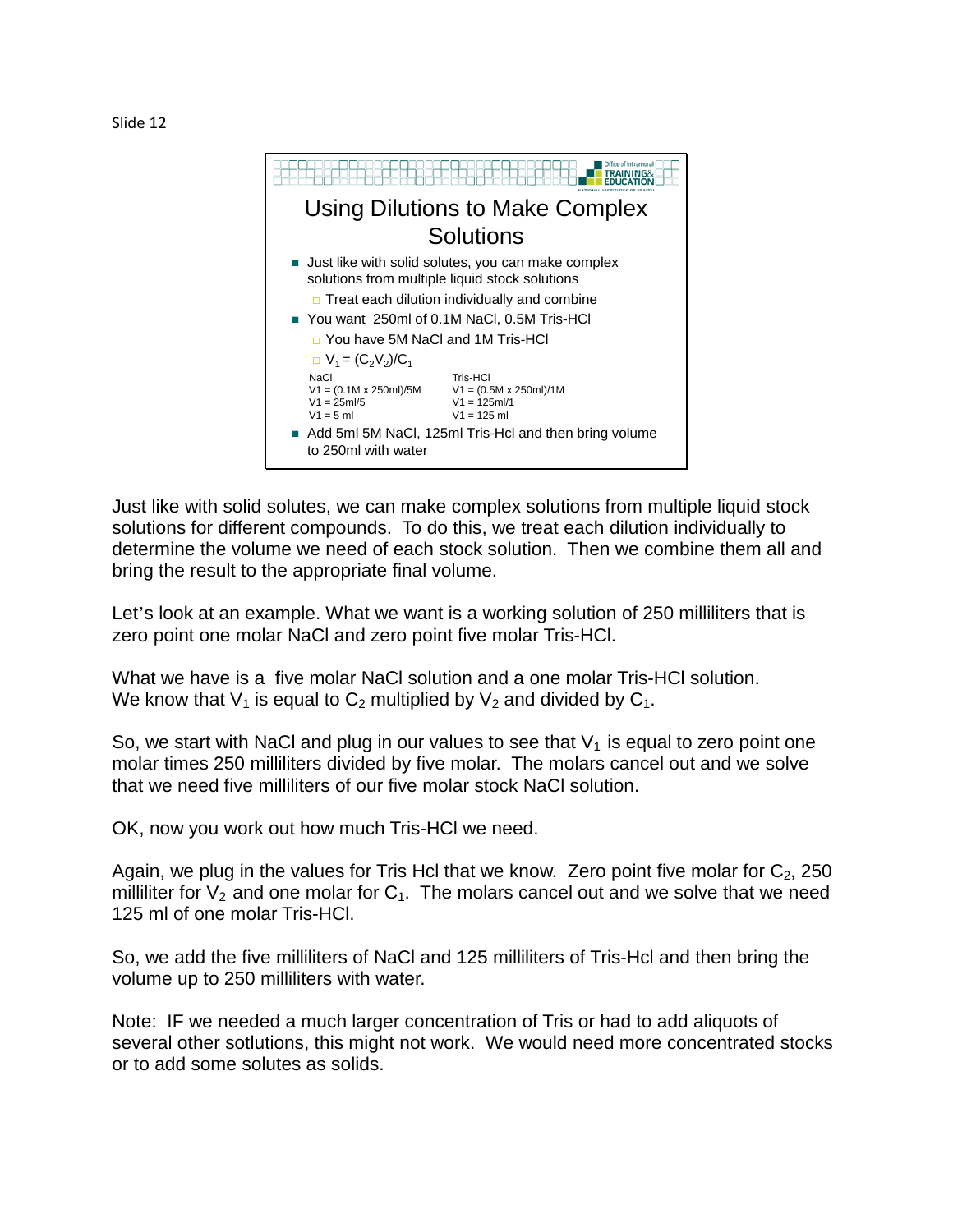

It should come as no surprise that you can even make complex solutions from a combination of solid solutes and dilutions of liquid stock solutions.

To do it, you again will treat each compound or stock solution individually. It is best to do things in a particular order.

Determine the mass of the solid compound or compounds that you will be dissolving. Then, determine the volume of the stock solution or solutions you will be diluting. Add the solids to the container, then the stock solutions and finally bring the whole solution up to your desired final volume.

On the next couple of slides, we will be going through some practice problems in making complex solutions from a combination of solids and liquids.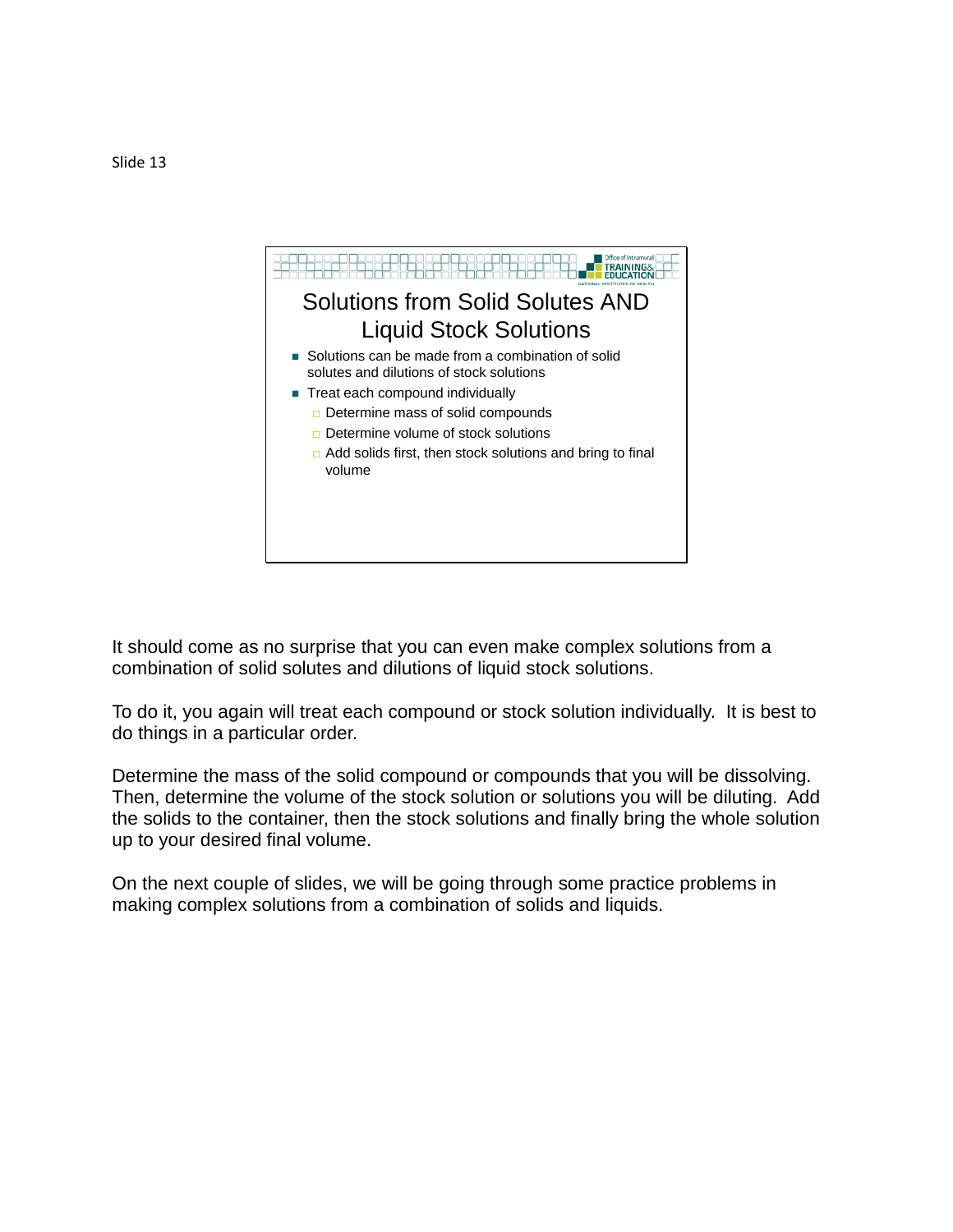

So let's start by working with some familiar compounds. What we want for a final solution is 10 millimolar Tris-HCl, 25 millimolar NaCl in a total volume of 250 milliliters. You are starting with a two molar stock solution of Tris-HCl and solid NaCl with a molecular weight of 58.44 grams per mole. So…how much of what are you going to use to make this solution?

Start by finding the mass of the NaCl you will weigh out and add.

We know we want 25 times ten to the negative three moles per liter and a total volume of 250 times ten to the negative three liters. We multiply these together to get the total number of moles of NaCl we will need in the solution. In this case, 6.25 times ten to the negative three moles. We then multiple that number by the molecular weight of 58.44 grams per mole to get the total mass of NaCl we will need. This equals zero point three six grams of NaCl, which can be measured on most laboratory scales.

Next we use the equation  $C_1V_1$  equal  $C_2V_2$  rearranged to read  $V_1$  equals  $C_2V_2$  divided by  $C_1$ . We plug in our known numbers or 10 times10 to the negative third moles per liter final concentration, 250 times ten to the negative three liters for final volume and divide that by two moles per liter initial concentration. The moles per liter will cancel out and we will get two point five times ten to the negative three liters divided by two, or one point two five milliliters initial volume of our two molar Tris-HCl solution.

So, we add the zero point three six grams of NaCl to our container. Then we add the one point two five milliliters of two molar Tris-HCl to the container and finally we bring the volume to 250 milliliters with water.

So, how did you do? You can replay this slide or any previous slide if you need to review any of the concepts. How about one more example?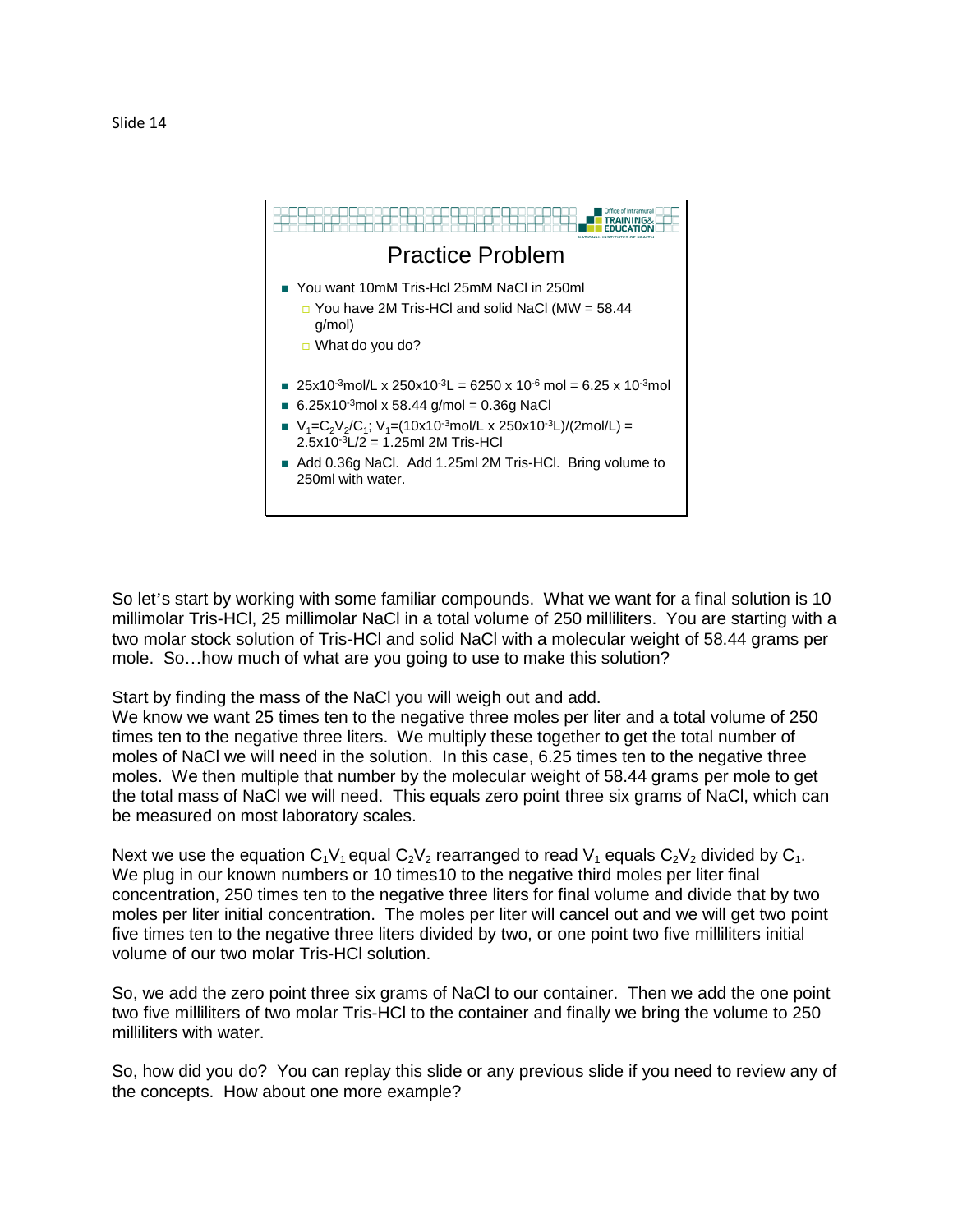



OK, same compounds, but we are going to change the concentrations of each and the total volume. What we want for a final solution is one millimolar Tris-HCl, 25 micromolar NaCl in a total volume of one milliliter. What you have to start with is a one molar stock solution of Tris-HCl and solid NaCl with a molecular weight of 58.44 grams per mole. So…work the numbers to find out how much of each compound you will need to make the solution that you want.

Again, we start by finding the mass of the NaCl you will weigh out and add. This time we have 25 times ten to the negative six moles per liter and a total volume of one times ten to the negative three liters. We multiply these together to get the total number of moles of NaCl we will need in the solution. In this case, 25 times ten to the negative nine moles. We then multiply that number by the molecular weight of 58.44 grams per mole to get the total mass of NaCl we will need. This equals 1,461 times ten to the negative nine grams, or 1.46 micrograms of NaCl. That is a very small amount to measure…but let's move on to our volume of Tris-HCl.

Again, we use the equation  $C_1V_1$  equals  $C_2V_2$  rearranged to read  $V_1$  equals  $C_2V_2/C_1$ . We plug in our known numbers. One times ten to the negative three moles per liter final concentration, one times ten to the negative three liters for final volume and divide that by 1 mole per liter initial concentration. The moles per liter will cancel out and we will get one times ten to the negative six liters divided by one, or one microliter initial volume of our two molar Tris-HCl solution.

Now we face a problem. There are very few scales that can measure that small of a mass of a compound. And while some micropippettes can accurately transfer one microliter, it is such a small volume that there is a high rate of error. So, what do we do? We perform serial dilutions.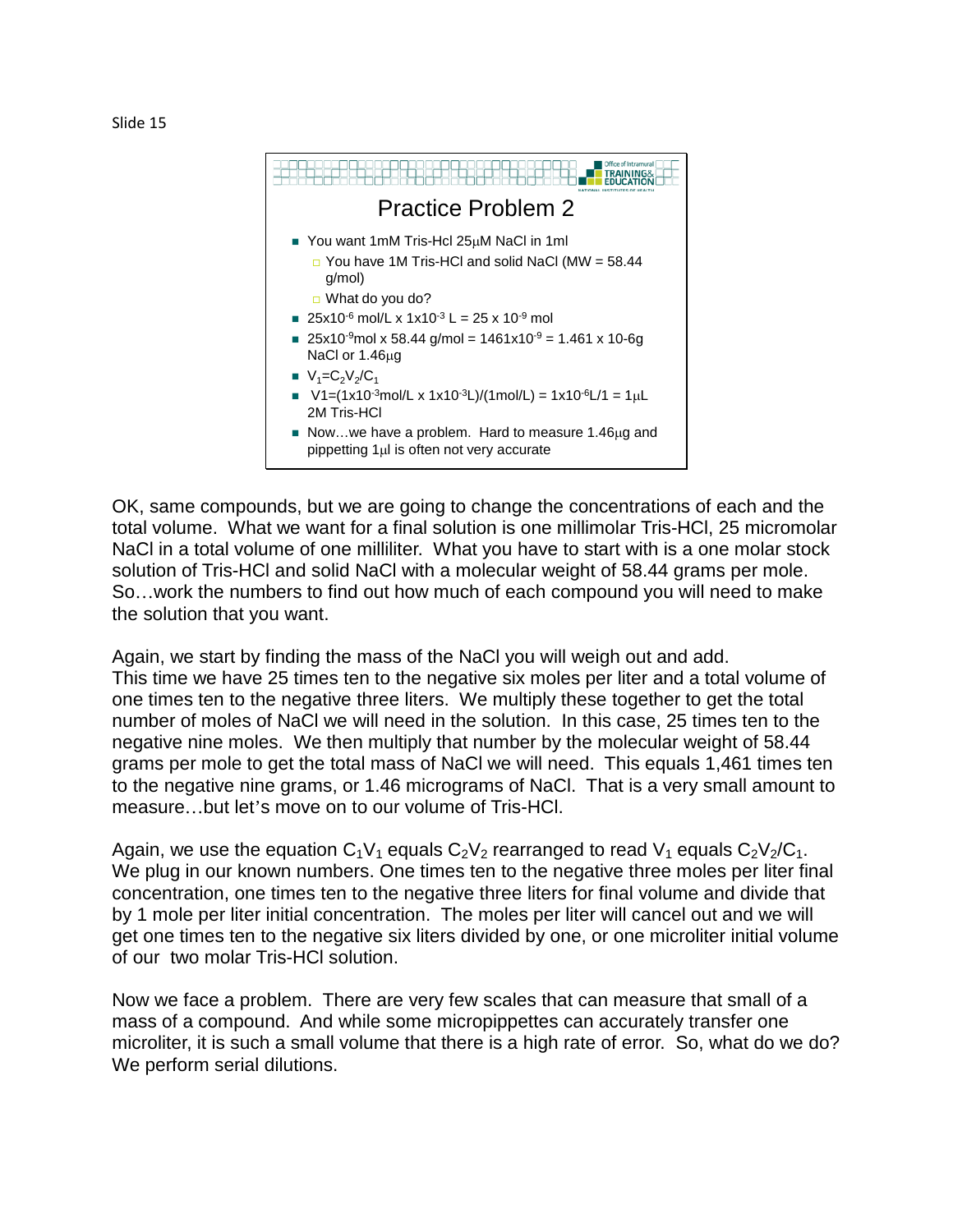

The previous slide demonstrates a common problem faced in a biomedical research lab. While using very little of a compound is always a financial benefit, it can be a practical hurdle. When you need a volume or an amount that is too small to accurately measure, you have a couple of options. You can make a much larger volume of the solution that you need at the proper concentration. For example we needed 1.5 micrograms of NaCl for a 1ml solution. We could make ten liters of the solution and weigh out 0.015 grams of NaCl . But, then will have nine point nine nine nine liters of our solution left over. A ten liter carboy is quite the space eater in a lab!

The other option is to make a small volume of a much higher concentration solution. Then you can dilute that solution down to the concentration that you need. Often times you will need to dilute the higher concentration solution a significant amount which would again require making a larger volume of the solution at the concentration you need. However, we can use a series of smaller dilutions into smaller volumes to get to the volume and concentration that we desire. This is known as using serial dilutions.

While serial dilutions are a great way to save on both reagents and space in the lab, they have other experimental uses as well. We won't be covering those uses in this Webinar, but it is likely you will come across their uses if you work in the lab long enough.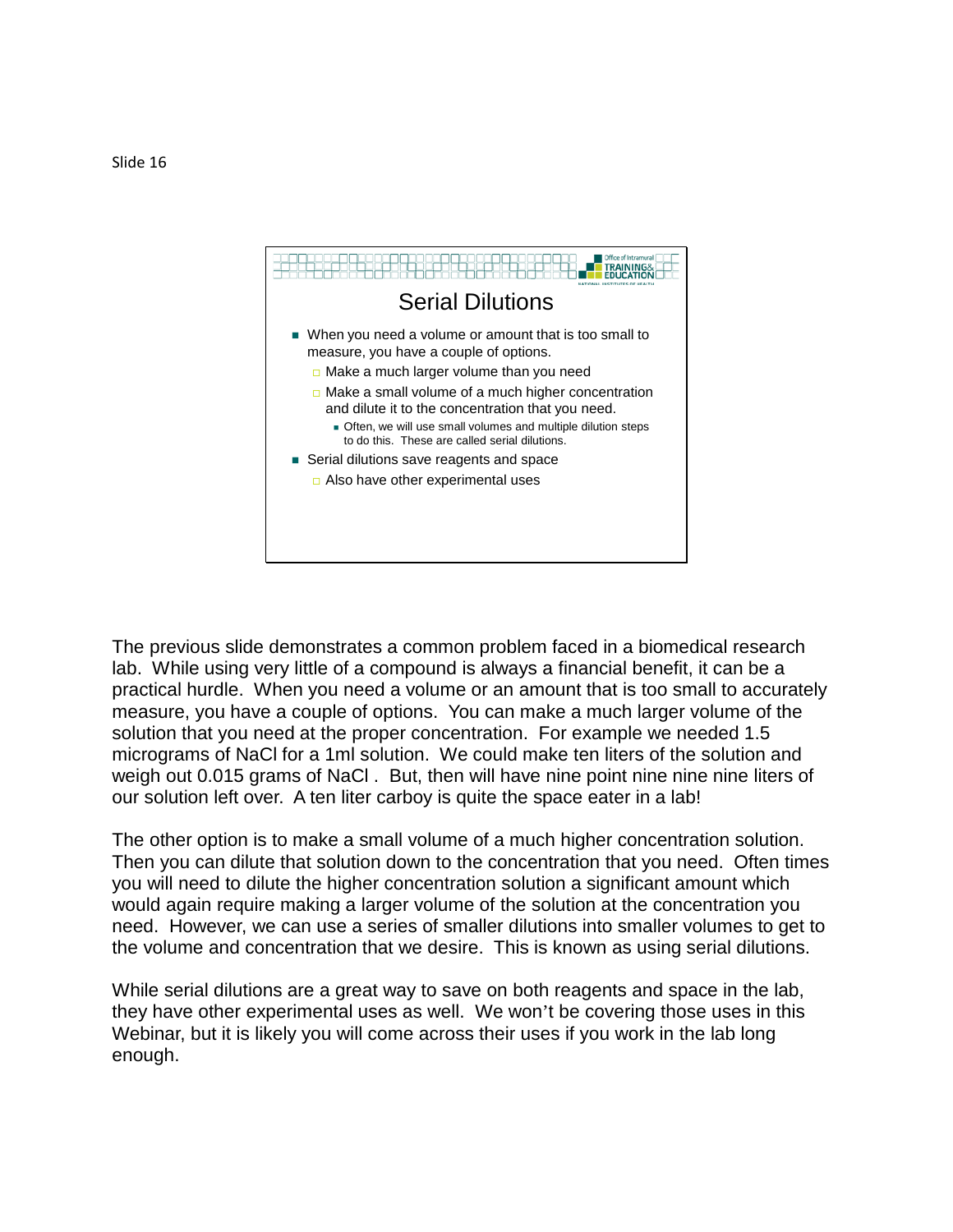



When preparing to perform serial dilutions, there are three main components to consider. Like many things in life, it is important to know where you are starting and where you hope to end up. In this case, you need to know the initial concentration you will start your dilutions with and you will need to know the final volume and concentration you will want.

You will also want to determine your dilution factor. The dilution factor is the factor by which you will dilute your sample at each step. Mathematically it is equal to the sum of the volume of your stock solution you are adding and the volume of the solvent you are making the dilution in, divided by the volume of your stock solution. So, if you are adding 100 microliters of your concentrated solution to 900 microliters of solvent your dilution factor would be the sum of 100 microliters plus 900 microliters divided by 100 microliters. This would mean your dilution factor is ten.

Finally you will need to know the number of dilutions you are going to use to get from your initial concentration to the final concentration at the volume that you want. Again, this can be determined mathematically. The number of dilutions is equal to the number of times the dilution factor will be multiplied by itself to equal the starting concentration divided by the final concentration.

So with a dilution factor of 10, 10 to the X power is equal to the starting concentration divided by the final concentration. In this case we will use 1 molar as our starting concentration and 1 micromolar as the the final concentration. So, 10 to the X power would be equal to ten to the sixth power and we would need to do six dilutions in this case to get to our final concentration. Please note that this example assumes all the dilution steps are the same; they need not be.

It is important to note the X may not be a whole number. In this case, you will either want to change your dilution factor, or use a combination of dilution factors. We will consider an example of that in a couple of slides.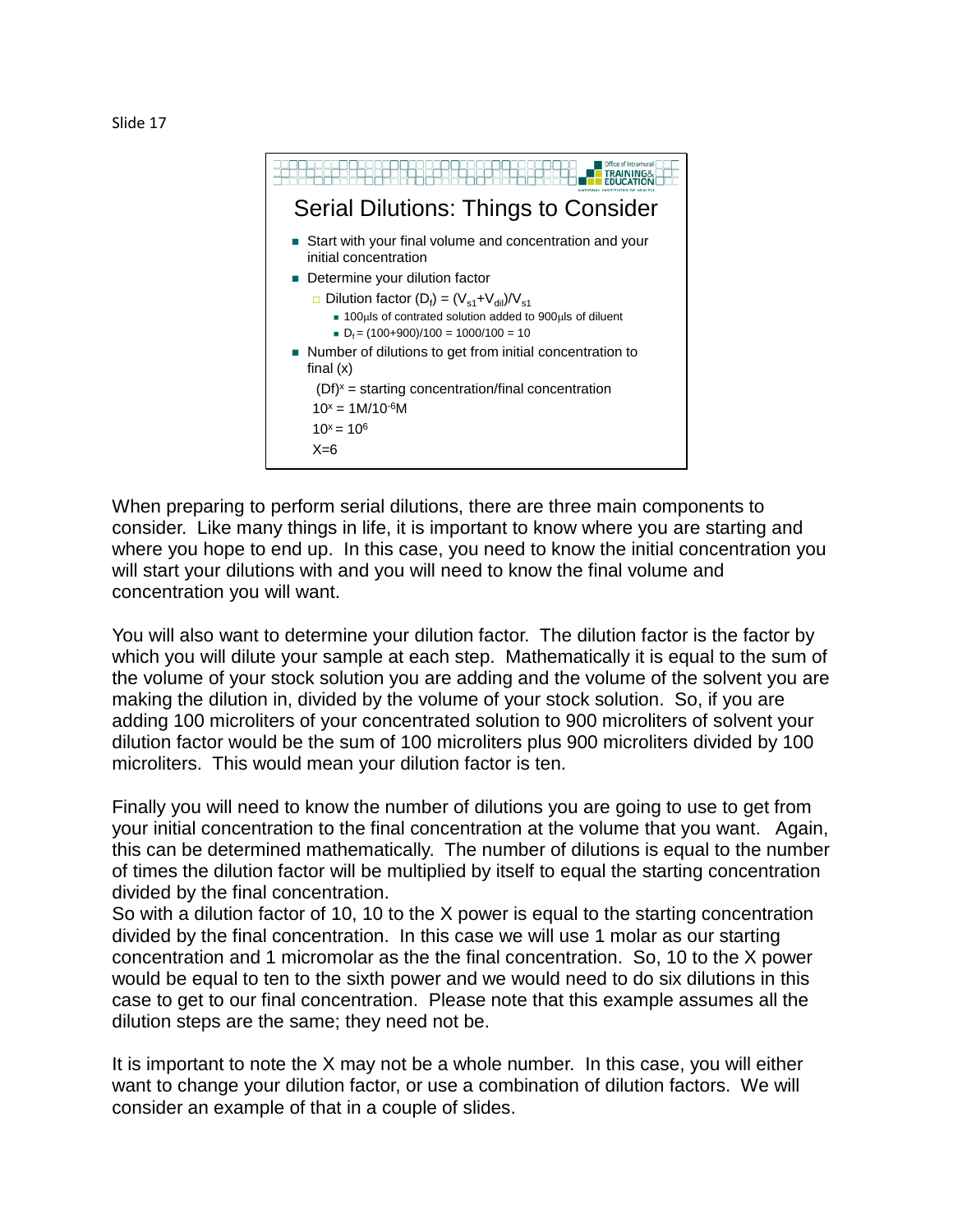

Let's take a look at this particular serial dilution in cartoon form. We start with a stock solution with a high concentration. We determined we would perform dilutions of 100 microliters of the stock solution into 900 microliters of a solvent. This first dilution yields a new concentration that is one tenth that of the stock concentration. After assuring proper mixing, we will take 100 microliters from the first dilution and place it in 900 microliters of solvent in a new tube. This will again be a one to ten dilution, giving a concentration that is one one hundredth of the stock solution. This step is repeated four more times, assuring proper mixing at each dilution. Our final concentration then is equal to the stock concentration divided by our dilution factor of ten to the sixth power.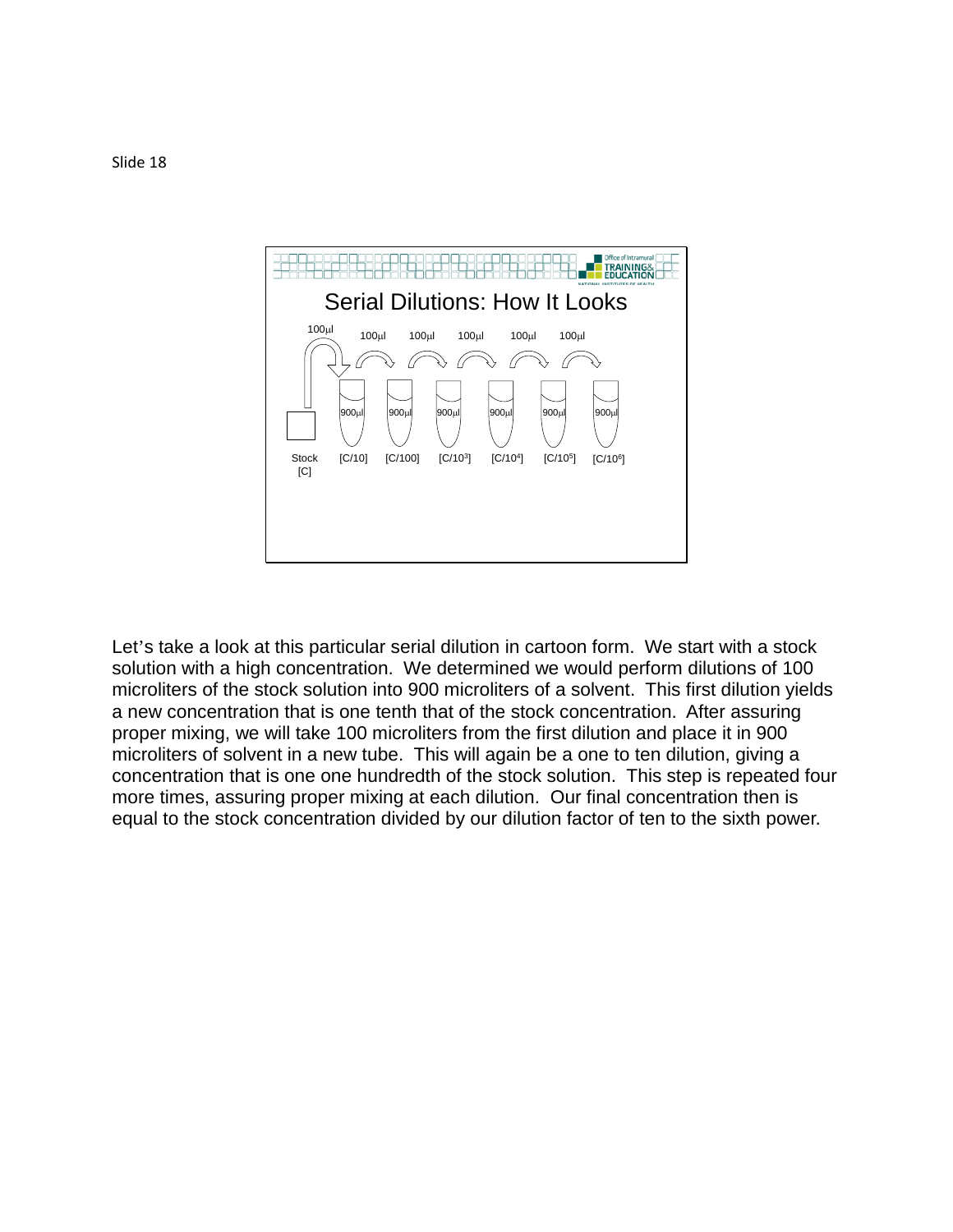

For our first example let's take a modified version of a previous example. We want one milliliter of two point five micromolar NaCl. To make this, we are going to start with one milliliter of two point five molar NaCl. For practice, how much NaCl will you need? (Pause) I hope you came up with zeri point one four six grams.

We will use 10 microliters of each concentrated solution. If we will have a final volume of one milliliter, how much diluent, in this case water, will we need in each tube? Knowing that, what is the dilution factor?

The volume of water is 990 microliters. Add this to the 10 microliters we will be adding and divide that sum by 10 microliters and we get a dilution factor of 100.

## So, how many dilutions will we perform?

Again, the number of dilutions is equal to the number of times the dilution factor is multiplied by itself such that it is equal to the initial concentration divided by the final concentration. So 100 to the x will equal 10 to the six. 100 is also equal to ten to the two. Therefore, 100 to the X is equal to 10 to the 2 times X. If ten to the two X equals ten to the six, then X equals three. In this case, we will make three sequential or serial dilutions.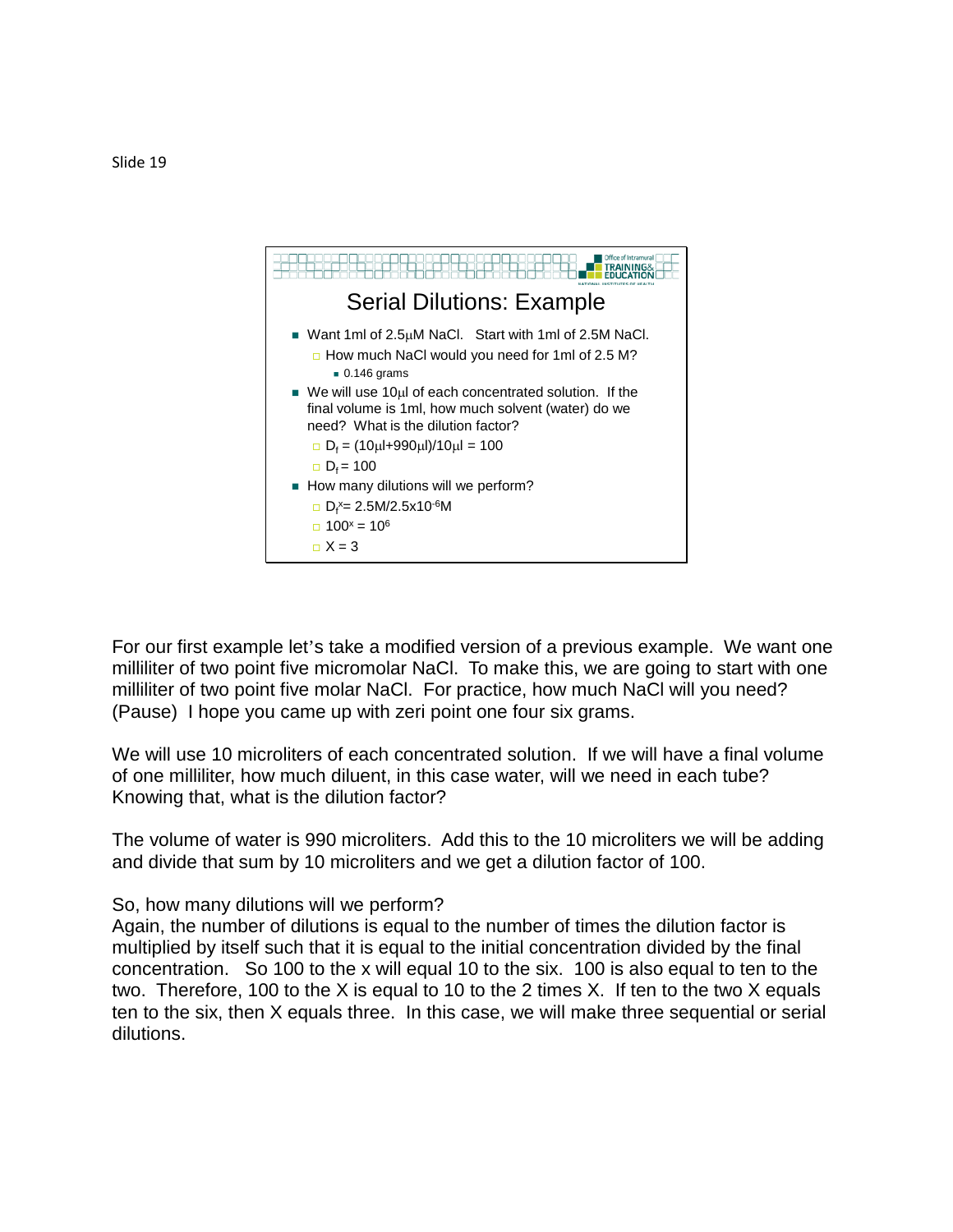

OK…now it is time to set it all up and work through the serial dilutions, step by step. We have already done the first step, which is to plan it out. The next step is to set it up. First, make up your solution with your starting concentration. In this example, we need to make up one milliliter of two point five molar NaCl solution. Last slide we determined that we need one point four six grams of NaCl. Weigh it out and place it in a tube and bring the volume to one milliliter with water.

Now, set up your tubes for a serial dilution. We know we will need three dilutions. This means we will need three tubes, each one with 990 microliters of water.

Add ten microliters of the two point five molar NaCl to tube one and mix well. Now, how much total volume is in tube one? One milliliter. And…what is the concentration of tube one? If the dilution factor is 100, we should now have a 25 millimolar NaCl solution.

Now, add 10 microliters from tube one to tube two and mix well. You will again have one milliliter total volume in tube two now, but what concentration do you have? 250 micromolar

Again, add 10 microliters from tube two to tube three and mix well. And the final concentration and volume of tube three is…

One milliliter of two point five micromolar NaCl.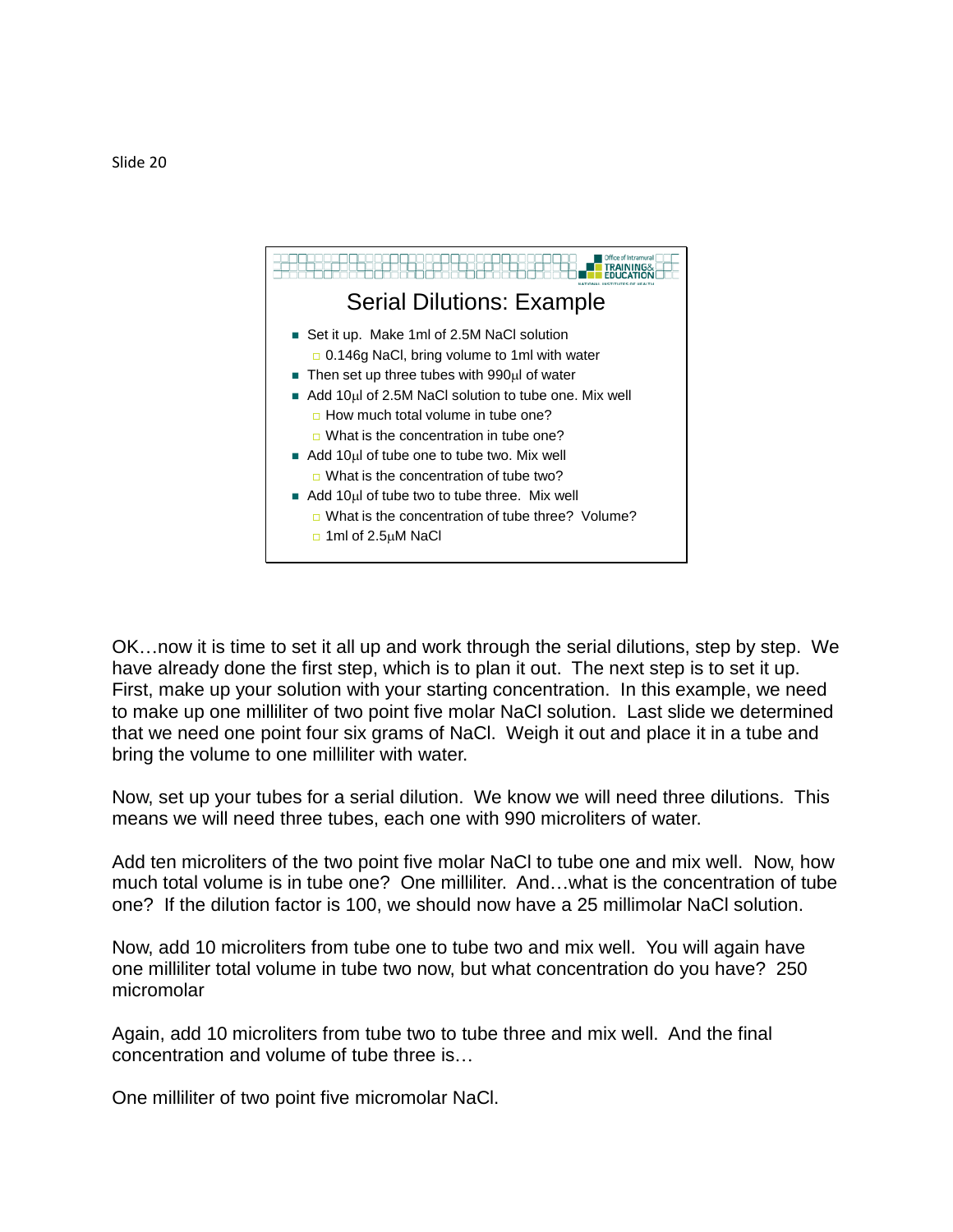

I mentioned earlier that sometimes x, the number of dilutions required, will not be a whole number. To look at a situation like that, we will make a small modification to the last example. This time, we want one milliliter of twenty five micromolar NaCl, again starting with one milliliter of two point five molar NaCl. We will again use a dilution factor of 100.

## So, how many dilutions will we perform?

Again, if the number of dilutions is equal to the number of times the dilution factor is multiplied by itself to equal the initial concentration by the final concentration, then 100 to the x will equal 10 to the fifth. In this case, we will need to make two and a half dilutions. So, what happens now?

The easiest thing to do is to start with the integer to the left of the decimal point, which in this case is two, and make two dilutions with a dilution factor of 100. If you plug that back in, you get 100 squared which is ten thousand, or ten to the four. If you divide the 10 to the five you needed to dilute your sample in total by the ten to the four that you will do with your first dilutions that leaves you with a factor of ten. So, you can dilute your second dilution by ten to get the final concentration that you need. So you can perform two dilutions with a dilution factor of 100, and then do the third dilution with a factor of ten.

Let's take a look at this in practice.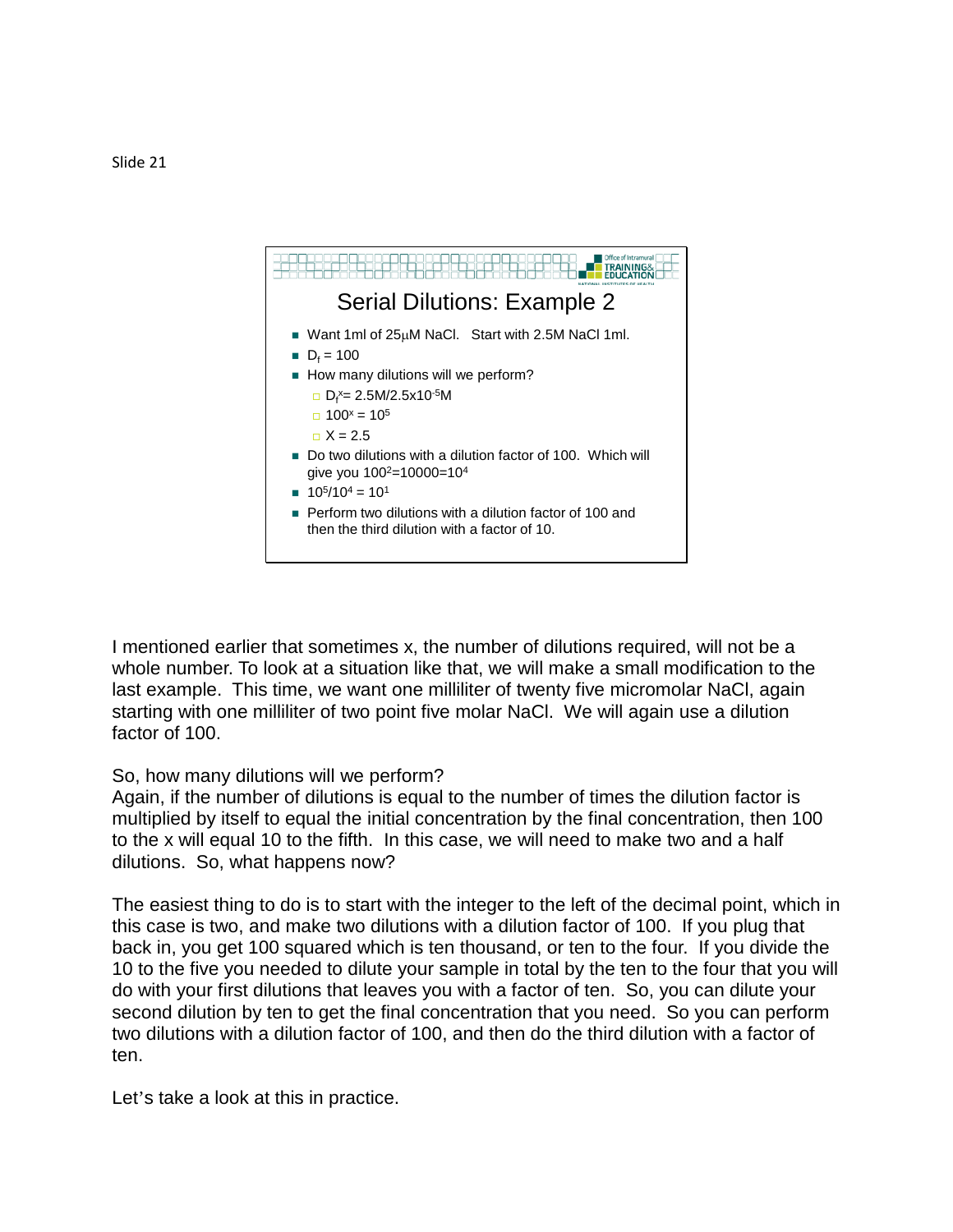

Again, let's set this serial dilution up step by step. First, make up your solution with your starting concentration. Weigh out zero point one four six grams of NaCl and place it in a tube and bring the volume to one milliliter with water.

Now, set up your tubes for a serial dilution. We know we will need three dilutions; two dilutions with 10 microliters going into 990 microliters and one dilution with 100 microliters going into 900 microliters. This means we will need three tubes, two with 990 microliters water and one with 900 microliters of water.

Just like before add ten microliters of the two point five molar NaCl to tube one and mix well. The concentration is now 25 millimolar. Then, add ten microliters from tube one to tube two and mix well. What concentration do you have? 250 micromolar. This is an important step to double check and make sure your plan will work. Will diluting 250 micromolar by ten give you the desired concentration of 25 micromolar? Yes, it will!

Now you can add 100 microliters from tube two to tube three and mix well. And the final concentration and volume of tube three is…

One milliliter of twenty five micromolar NaCl.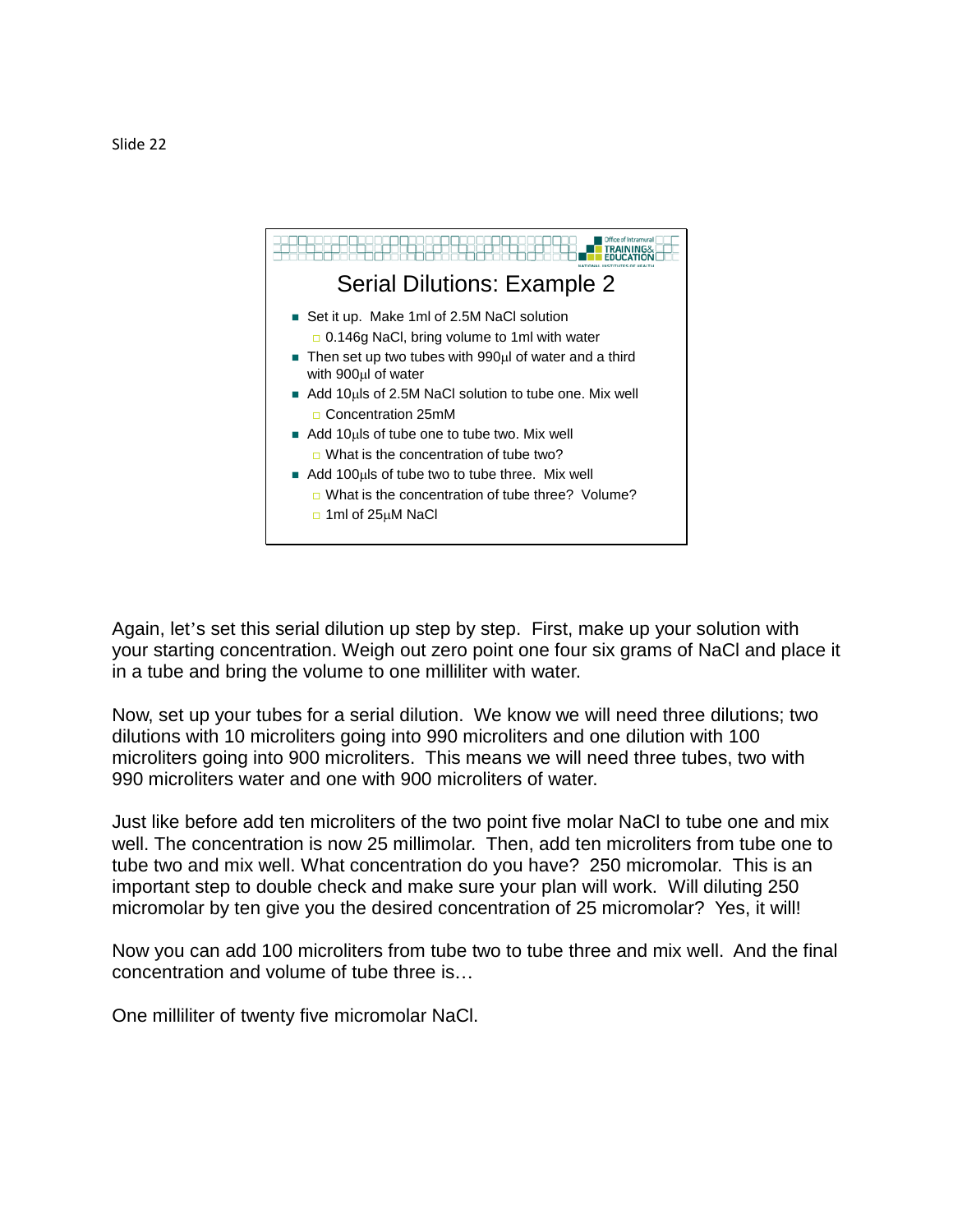

So, lets look at something a little different. Often times you start with concentrations of your stock solution that are not factors of ten away from your desired final concentration. Take for example having a 3.45 millimolar stock solution of NaCl and wanting 200 microliters of 100 nanomolar NaCl.

What would you do first? I would recommend making a dilution that makes the serial dilutions more simple by creating a concentration that IS factors of ten away from the desired final concentation. In this case, I would make a one to 3.45 dilution to give us a one millimolar solution. Note: I recommend that you do not use one microliter of your stock solution into two point four five microliters of solvent. That small of a volume can lead to pippetting errors. Use 10 microliters of your stock solution and 24.5 microliters of solvent.

Then, determine your dilution factor. You can either do this by setting the dilutions you want to do, or by looking at the equation  $(Df)^x = C \sqrt{C_f}$  and then deciding on a strategy from there. To do this, simply divide the initial concentration by the final concentration. In this case 1mM (our new starting point) divided by 100 nanomolar to get ten to the power of four, or 100 squared. A dilution factor of 100 would mean two dilutions.

Go back to the equation  $(Df) = (Vs1 + Vdil)/(Vs1)$  and realize that  $(Vs1+Vdil)$  needs to equal 200. You can then solve for Vs1 by plugging in the numbers and solve that Vs1 equals two and thus Vdil equals 198.

Now we just have to set it up from step one.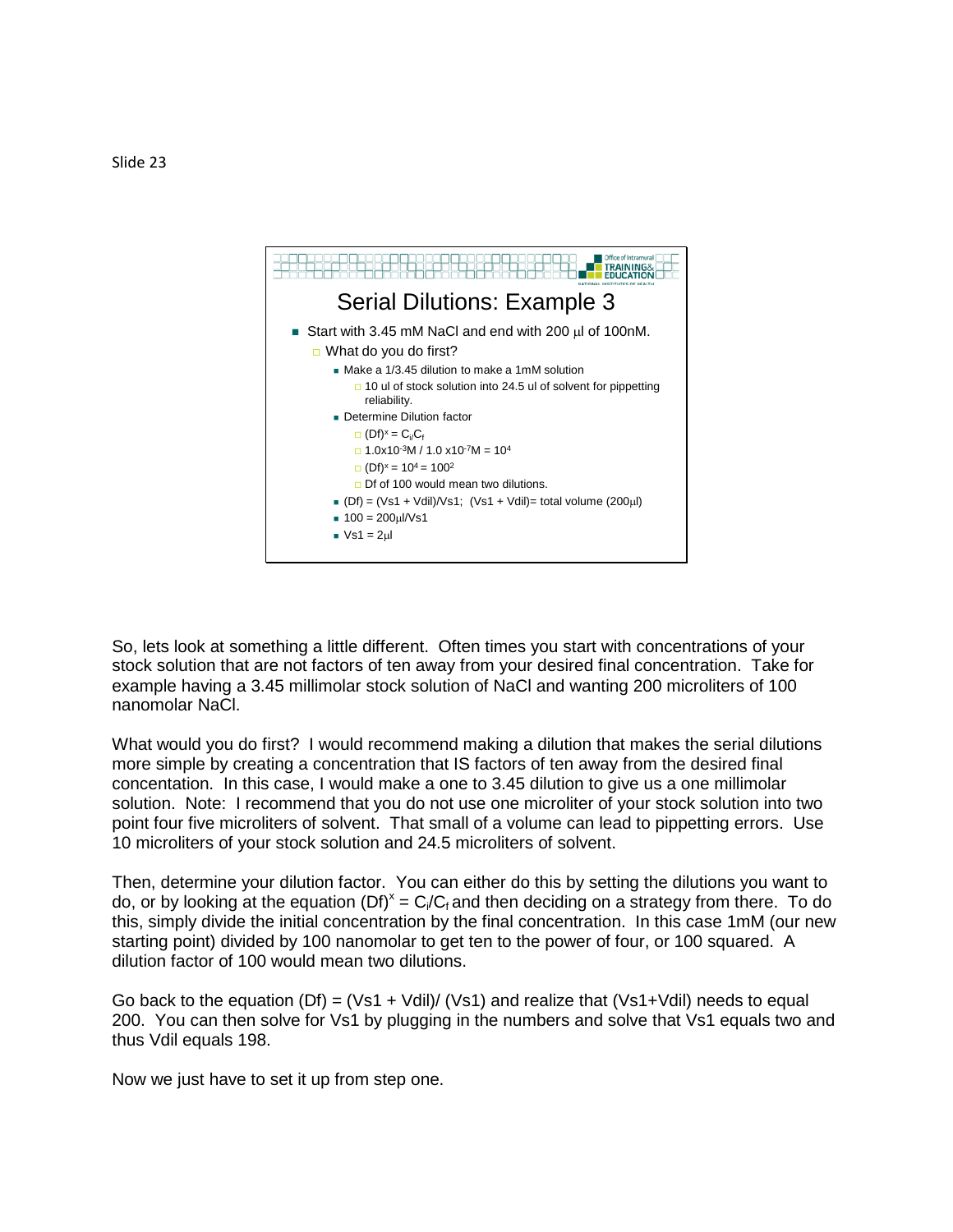

Our first step is to make our one to three point four five dilution. To do this, we add 10 microliters of our stock solution to 24.5 microliters of solvent. This give us a new concentration of 1 millimolar. After proper mixing, we would then add two microliters of this dilution to 198 microliters of solvent to give us a concentration of ten micromolar. Again, after proper mixing would transfer two microliters into 198 microliters of solvent and we would have 200 microliters of 100 nanomolar NaCl.